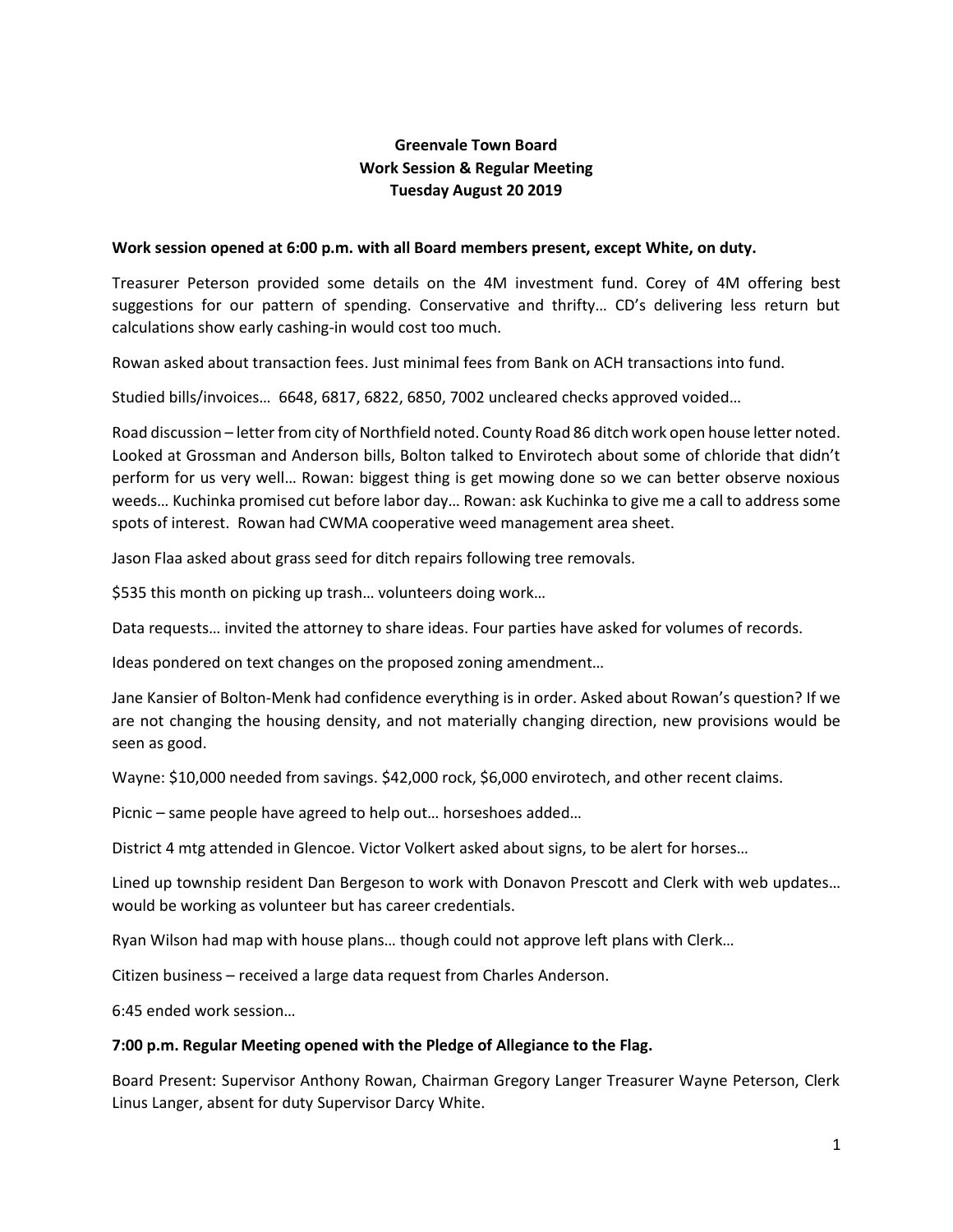Guests Present: Ryan Wilson, Dave, Deb & Sarah Mittelstaedt, Scott Norkunas, Ken Malecha, Perry Collins, Steve Hansen, Todd Dobmeier, Charles Anderson, Mary, Mike, & Dave Mittelstaedt, Lauren Norkunas, Jane Dilley, John Fink, Bruce Paulson, Maynard Bolton, Dick Moore, Mike McNamara, Sara Lofgren, Thomas Lofgren, Terry Mulligan, Dan Kelley, Deputy Reiners, Bill Mueller, Ron Welbaum, Quincy Moore, Andy Collins, Bethany Ernst, Victor Volkert, Tom Wirtzfeld.

Approve July minutes. Langer moved to approve as presented. Rowan gave second. Motion passed.

Agenda – add deputy under guests. Langer moved to approve, and Rowan gave second. Motion passed.

Treasurers report – Peterson shared monthly bank balances and CTAS transactions. CTAS is \$3 higher due to a fees transaction that is pending. Checks outstanding were \$28,347, disbursements were \$103,832, and receipts were \$167,459. Beginning checking balance was \$54,553 and there was \$50,000 transferred into the (4M) Minnesota Municipal Money Market Fund Investment Account.

Rowan moved to accept the report and Langer gave a second. Motion passed.

Guests – Deputy Reiners - recently some speed complaints on  $320<sup>th</sup>$  though probably not local people. 55mph unless otherwise posted on gravel roads. TV bandit donated 23 more tv's, costing township money… treasurer Peterson said \$535 this month alone without the volunteer time and mileage.

Clerks Report - permit activity - a demolition and a deck permit in progress at different stages. Plan review required usually and that can take 10 or more days depending on design and circumstances.

Road work concerns --- trying to control potholes and busy maintaining culverts. Dakota County is providing extra dust control and watching detoured traffic. Other note - received email from Jeanine Atchinson on a Northfield program to pick up appliances on Dresden avenue. Appreciated.

Rowan commented on Weed Control… hoping for early ditch mowing… mapped out areas last year and kept records on spots needing treatment this year. Langer noted many landowners mow their own ditches and we appreciate that work.

Jason Flaa had trees removed by Dakota Electric… inquired if township would be interested in supplying grass seed? Road Superintendent Bolton noted resident neighbor Jim Reisenger is helping with project. Langer moved to approve request for grass seed. Rowan gave second. Ayes carried motion.

Rowan checked on bridge status on Isle Ave… they (engineers) are studying Dutch Creek hydrology and will get with the DNR on findings that will guide our future proposals and possible cost shares.

Ditch mowing – Rowan moved to approve proceeding with second ditch cutting as managed in the past. Langer gave a second and the motion passed.

Rowan has joined a Dakota County committee to study noxious weeds… maybe get future funding.

New business – Attorney Bob Ruppe addressed data practices questions:

My understanding of questions on data practices act… with recent requests for documents. Answer is "no," because Minnesota Law was enacted specifically to protect townships. Definitions make specific mention to "exempt" townships from burdens. Requests must be practical... no staff compiling info... rules for Data Practice do not apply to Greenvale Township, which helps keep local costs down.